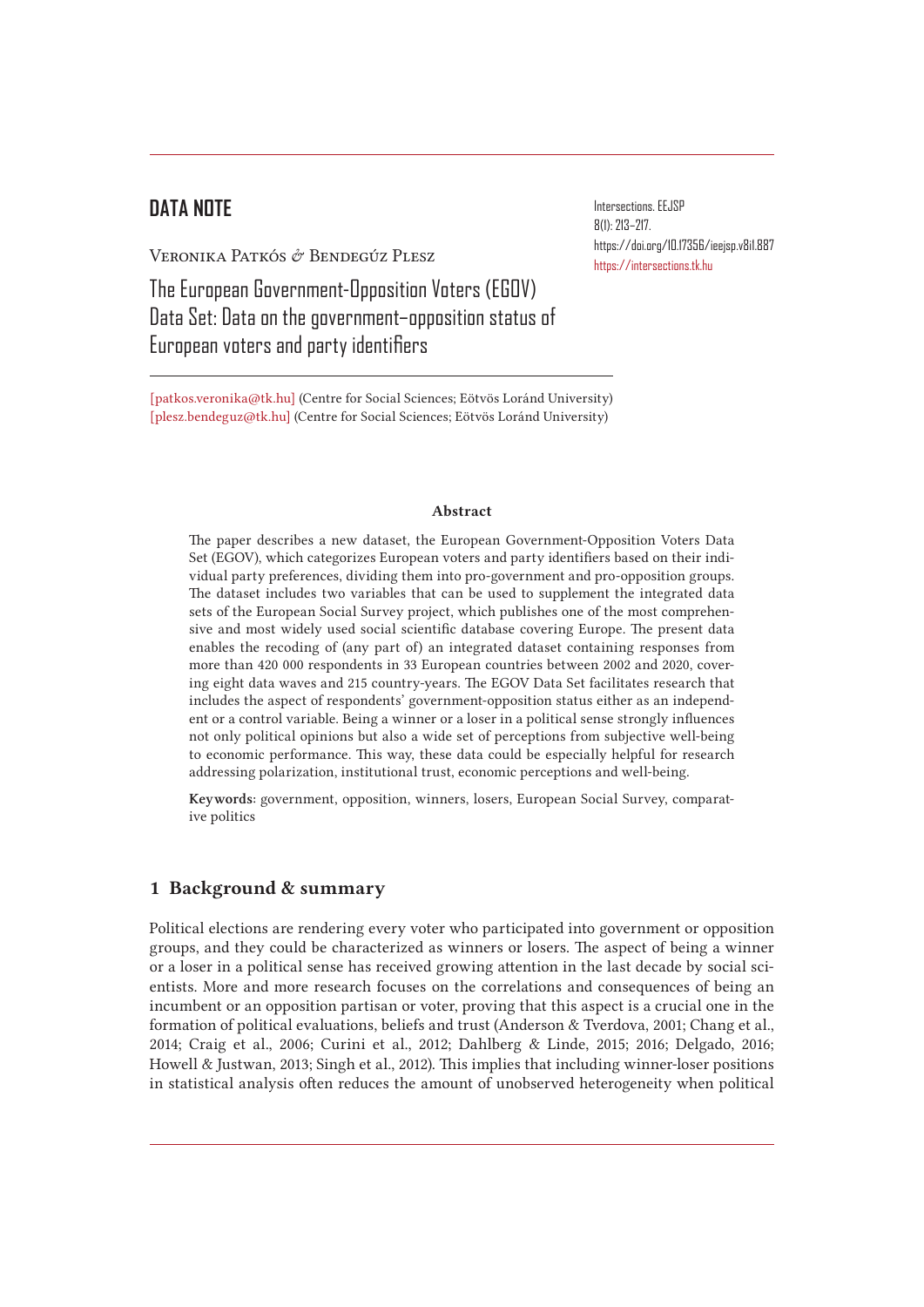preferences, satisfaction, well-being, ideology, values or trust are investigated, even if the winner-loser aspect is not in the main focus of the research. Nevertheless, the inclusion of this aspect remains difficult as acquiring information on winner-loser positions in a comparative context requires extensive and lengthy coding works. Our data set facilitates the inclusion of this aspect in future quantitative investigations in one of the most widely used openly available social science data sets in Europe, the European Social Survey (European Social Survey Cumulative File, ESS 1-9, 2020), that contributed to the production of thousands of research pieces to date.

Although recent research in the field shows that winner-loser positions have key importance in the formation of a number of evaluations and beliefs, the lack of ready-to-use data renders the inclusion of this aspect in cross-national quantitative research difficult. The main challenge is that there are no automated crosswalks that could be used to generate government/opposition preferences based on data on either party identification or party choice, that are generally queried in social science surveys. Hence, the identification of political winners and losers requires a time-consuming manual recoding process, which is further complicated by the usage of party names and abbreviations in a variety of forms in English and the original language of a given country.

This paper describes a dataset that aims to overcome this problem. The database contains two manually coded variables that supplement (any part of) the integrated data sets of the first nine data rounds of the European Social Survey (European Social Survey Cumulative File, ESS 1-9, 2020) project, including 215 country-years for 33 European countries. This way, it offers an opportunity to differentiate between winners and losers in any of the ESS's datasets with a fast and easy merging process. The presented data files include a data table that can be used to supplement any European Social Survey (European Social Survey Cumulative File, ESS 1-9, 2020) (ESS) datasets (separately downloaded from 'ESS Cumulative Data Wizard') as well as a ready-to-use set of codes written in STATA to produce that data. This latter file is annotated, that is, any unusual changes in government composition and other events that may have influenced coding decisions are reported.

These data are of value especially for researchers of comparative politics. However, as government/opposition status of respondents is connected to a wide set of social perceptions, values, preferences, and decisions, researchers from other fields of political science, sociologists and economists could also benefit from them.

### 2 Method

The European Government-Opposition Voters Data Set (EGOV) has been produced by using the following pieces of information coming from the (European Social Survey Cumulative File, ESS 1-9, 2020), Comparative Political Data Sets (Armingeon et al., 2016a) and ParlGov (Döring & Manow, 2019) data sets.

- partisan preferences, that is, respondents' vote on the last general election (164 variables, ESS) and respondents' partisan identity (167 variables, ESS)
- date of the interview (year, month, day, ESS)
- date of national elections and investitures in each country-case (CPDS and ParlGov)
- cabinet composition (CPDS and ParlGov)
- official sites on information on national elections for clarification, if necessary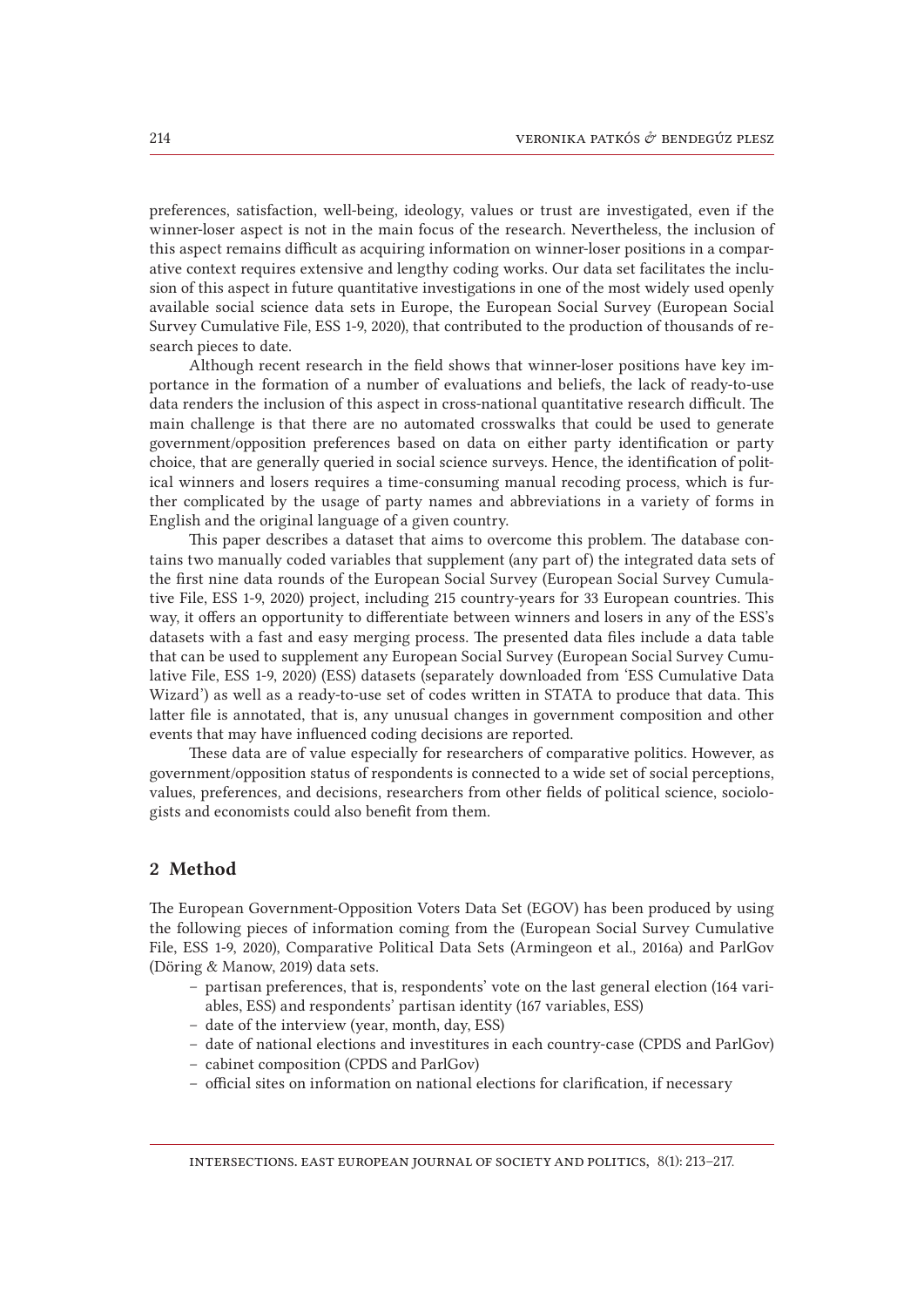As we mentioned above, we could not use automated methods in the coding process. As party names, abbreviations and language (original language or English) are not consistently reported in the ESS database, we identified the position of each party and eventual changes in that position one by one, using other high-quality datasets [CPDS (Armingeon et al., 2016a; 2016b) and ParlGov (Döring & Manow, 2019)], the documentation of the survey process (European Social Survey, n.d.), and if necessary, official electoral sites.

First we categorized parties in the ESS database as political winners and losers based on cabinet composition data and survey fieldwork data. Once government-opposition parties have been identified, we coded respondents based on (1) their party identities and last vote choice into pro-government and pro-opposition groups and (2) the exact date of the survey interview.

In order to make a clear distinction between government and opposition identifiers, we excluded the cases where the incumbent government was a technocratic one, that is, neither parties' supporters could have been identified as government supporters (Slovenia in Round 2 and the Czech Republic in Round 4). We also excluded the periods between elections and investiture of the new government, as in that periods we could not unequivocally identify government and opposition members. Our coding process took into consideration the changes in cabinet composition occurred during the fieldwork period of the interviewing process, regardless of whether they were the results of elections during the fieldwork period or only minor changes in the government during an electoral cycle. This means that all respondents are coded as government or opposition supporters based on their position according to the date of their interview, (and not for example based on the government/opposition status of their preferred party right after the investiture of a new government). Individuals are coded as 'government supporters', 'opposition supporters' and 'non-identifiers' according to their survey response. Those who refused to reveal their party preferences were excluded and assigned a with missing value.

The coding work was done by the two authors. At the end of the coding process, we carefully revised the result of coding for eventual mistakes and we reported and discussed special cases. These cases included the ones where unusual changes in parties or cabinets needed an individual decision, as well as cases when the two original databases [CPDS (Armingeon et al., 2016a; 2016b) and ParlGov (Döring & Manow, 2019)] provided differing information on the same case. The code we share here includes notes about our decisions on all these cases. All other cases were recoded until the point when the same code was provided by both of us.

### 3 Description of data and variables

There are two data files attached (https://figshare.com/s/ffd32a1e9f4272dd677f).

- 1. 'European Government-Opposition Voters (EGOV) Data Set' is a comma-separated values table (.csv format file) that includes three variables.
	- a)   The variable 'votedforwinner' differentiates between government voters (1), opposition voters (0) and non-voters (missing values); thus it defines the government-opposition status of European *voters* based on their last vote on the previous election.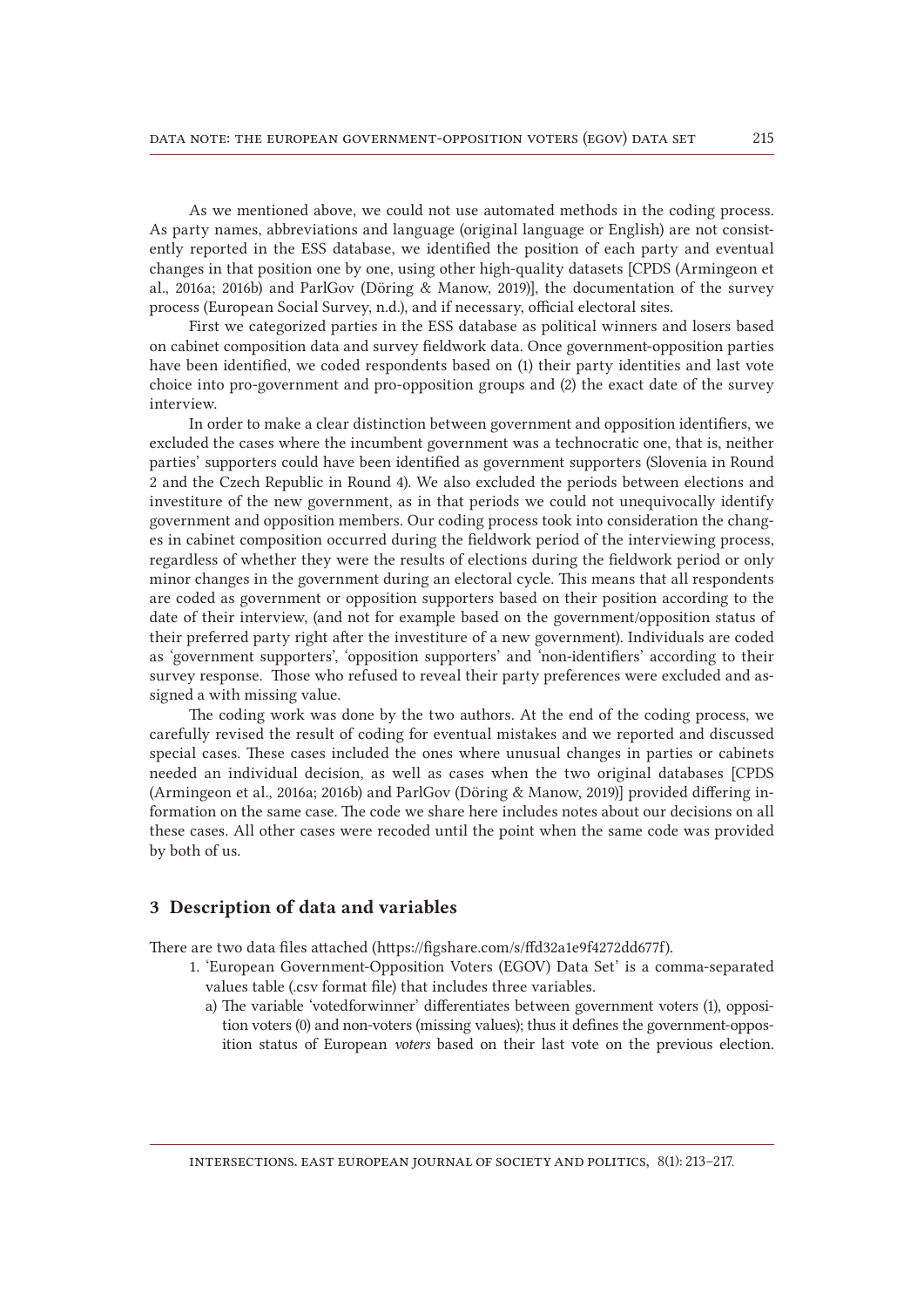- b) The variable 'closetowinner' differentiates between government partisans (1), opposition partisans (0) and non-partisans (missing values); thus it defines the government-opposition status of European *party identifiers* based on their partisan attachment.
- c)   The variable 'cseqno' is a unique identification number for European Social Survey (ESS) respondents included in the integrated data sets of the ESS project.
- 2. 'European Government-Opposition Voters Data Set do file' is a do file that can be used to reproduce the content of the above table. These codes are annotated, that is, unusual changes in government composition and overlaps of elections and fieldwork periods are indicated.

Our codes provide a tool for researchers using any part of the integrated datasets of the European Social Survey (European Social Survey Cumulative File, ESS 1-9, 2020) project to easily differentiate between respondents based on their political affiliation, dividing them into pro-government and pro-opposition groups. Individuals are coded as 'government supporters', 'opposition supporters' and 'non-identifiers' according to their survey response, while we excluded refusals. The database includes data for 422 985 respondents from eight data rounds between 2002 and 2020 from 33 European countries, organized all in all in 215 country-years.

#### Notes on reuse of data

Our data set provides a tool that facilitates the inclusion of the government/opposition aspect in comparative social scientific research in one of the most widely used social scientific data sets, the European Social Survey (European Social Survey Cumulative File, ESS 1-9, 2020). That is, it has been created with the exact purpose of fast and easy re-use. The easiest way to use our data set is to merge it with any ESS data tables with a single-line merging command in Stata, using *cseqno* (*consecutive identification number of all respondents*) as a key variable. An annotated code organized by ESS Rounds that can be used as a Stata do-file to generate the variables of interest is also available together with the data set.

The attached codebook contains the authors' comments for the special cases which were treated differently for various reasons. Moreover, the attached codebook is not only supporting the transparency in the coding process, but also serves as a template for the expansion of the Data Set with the following ESS rounds in the future.

#### Competing interests

The authors declare that they have no known competing financial interests or personal relationships which have, or could be perceived to have, influenced the work reported in this article.

### Ethics Statement

The source questionnaire and data collection projects are ethically approved by the ESS ERIC Research Ethics Committee. Informed consent from respondents is obtained (European Social Survey, n.d.).